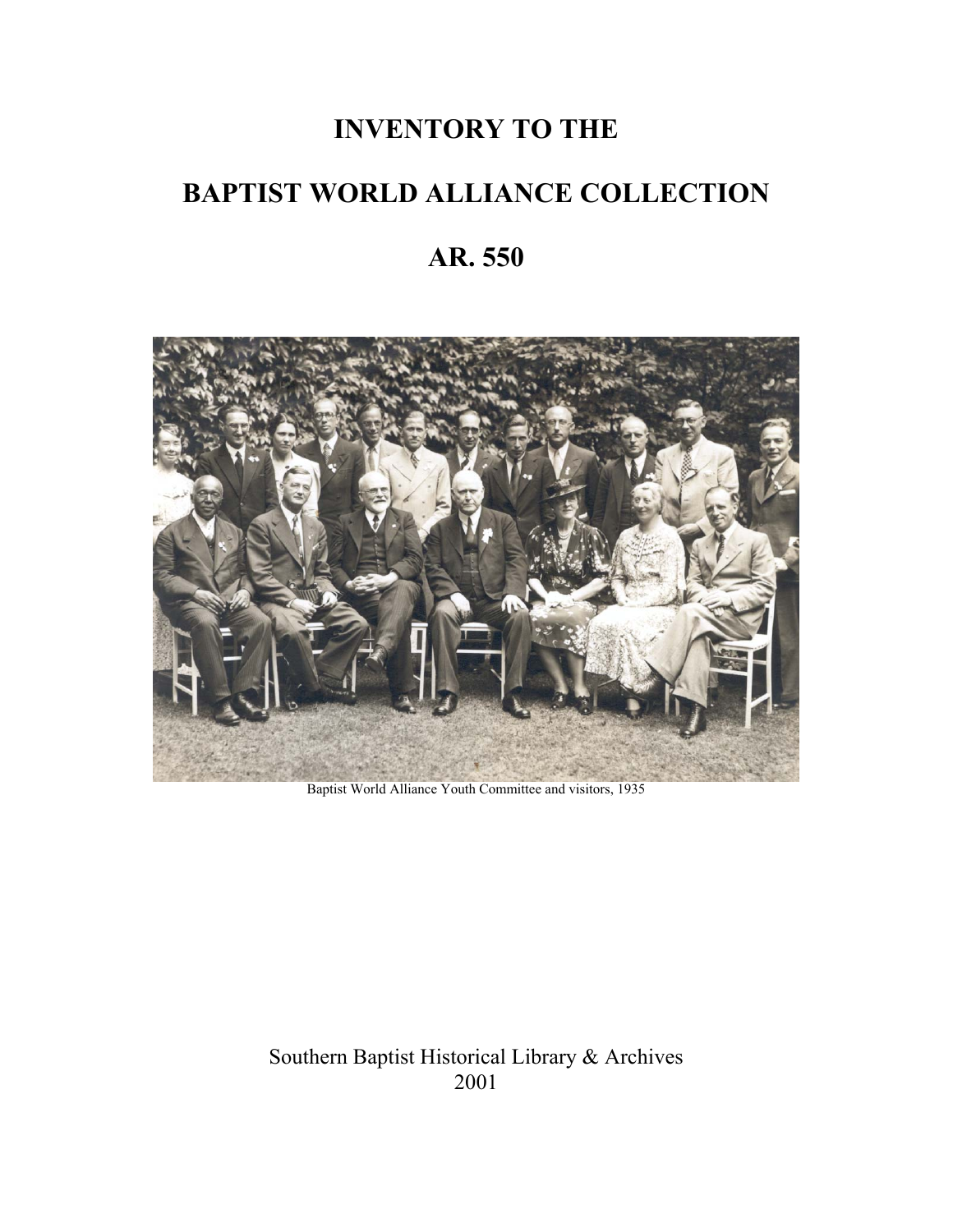#### INVENTORY TO THE

### BAPTIST WORLD ALLIANCE COLLECTION

### AR. 550

#### **I. Historical Note**

The Baptist World Alliance, the official global fellowship of Baptists, uniting 201 Baptist conventions/unions was started in London, England, in 1905 at the first Baptist World Congress.

For more than a hundred years, Baptist leaders had written of the need of an organization to bring Baptists, a highly autonomous people, together. Ninety five years later, the BWA still exists to provide fellowship, meet human need, lead in evangelism and work for justice.

The Baptist World Alliance is best described as a fellowship of believers around the world. Because Baptists do not have one central authority they choose to work together in the BWA.

The BWA: (1) encourages our brothers and sisters as they struggle under very difficult circumstances to proclaim the good news of Jesus Christ, (2) learns first-hand from believers around the world how God is working among them, (3) networks with Baptist leaders from six continents and become conduits of hope, (4) prays with Baptists who suffer from religious, government or economic injustice and work with them for religious freedom and justice, and (5) deepens and strengthens our Baptist roots and identity.

The BWA promotes fellowship: (1) by visits of the President, General Secretary and Directors to Baptist unions and conventions, (2) through the Communications Division which sends and receives information of Baptists around the world, (3) through the Baptist World Congresses which bring the Baptist family together to share the Christian experience and join in worship, and (4) through regional group meetings which encourages participation of all member bodies in regional meetings for the experience of sharing and exchanging of ideas and concerns and giving thanksgiving to God.

In order to encourage Baptists in a certain geographical location to come together for fellowship, evangelism and mission, and theological training the Baptist World Alliance has established six regional fellowships. They are the North American Baptist Fellowship, Asian Baptist Federation, All Africa Baptist Fellowship, Caribbean Baptist Fellowship, Union of Baptists in Latin America, and European Baptist Federation. Each region is served by an Executive Secretary who is also the BWA Regional Secretary.

The Baptist World Alliance defends the right of every man, woman and child to exercise their freedom of religion. From our early history Baptists have suffered, fought for, and defended religious freedom for all people. The BWA speaks to governments on behalf of Baptists in many parts of the world continually struggle to freely worship.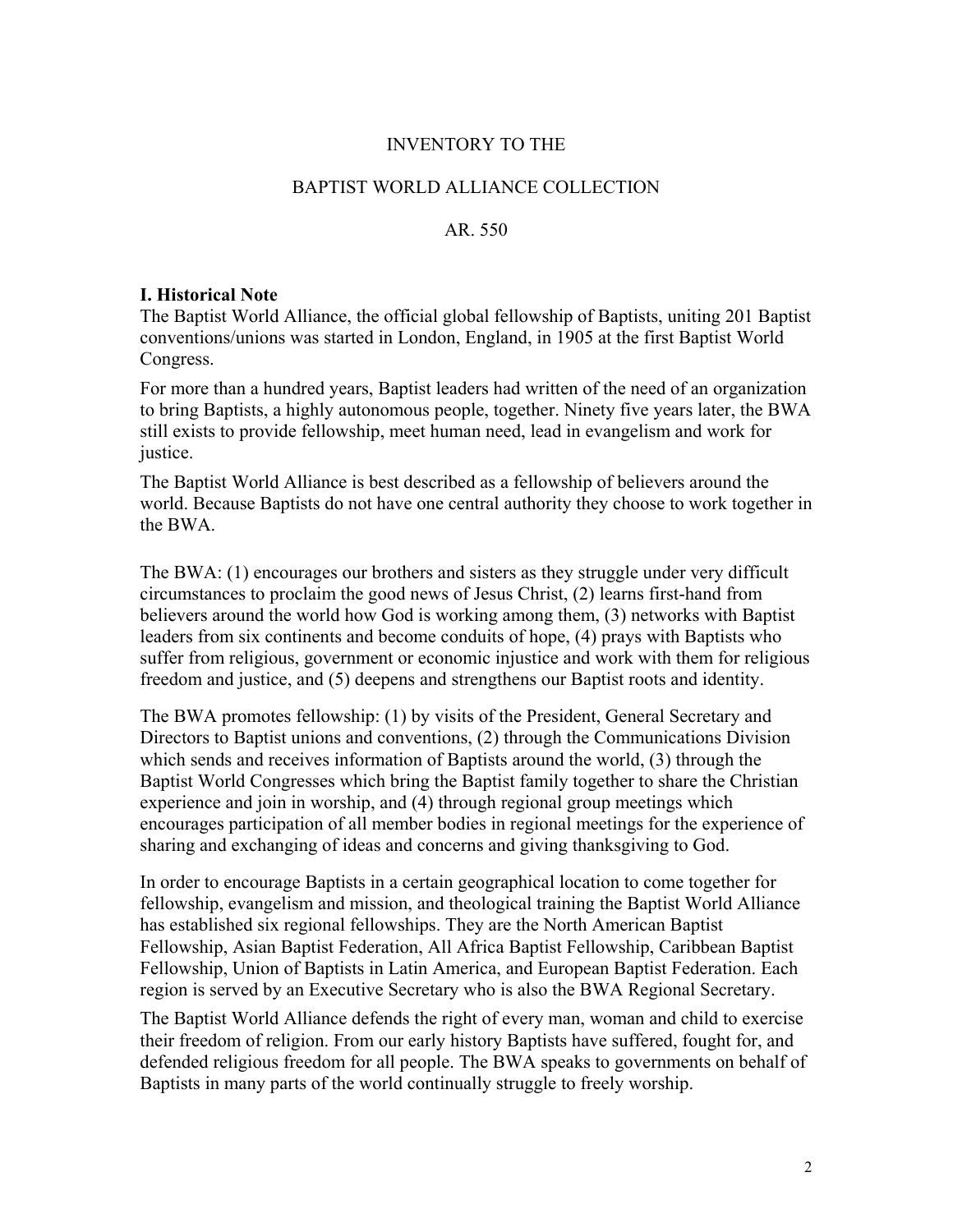### **II. Scope and Content**

The Baptist World Alliance Collection is an artificial collection gathered through the years from a variety of sources. In includes information on the meetings of the Congress of the BWA and other conferences sponsored by the Alliance. The collection also includes programs, brochures, world maps, minutes of the Executive Committee and General Council, publications, study papers, and files on departments within the Alliance. The collection is arranged in alphabetical order by folder title and consists of 3.75 linear ft. Additions to the collections are expected. The collection spans the years, 1905 to 2000. The official archival records of the Baptist World Alliance are housed at the American Baptist Historical Society.

## **III. File folder listing**

Box 1

FF

- 1. Baptist Heritage Study Commission, 1988
- 2. Baptist Heritage Study Commission Minutes, 1992
- 3. Baptist Heritage Study Commission Paper "Affirming Baptist identity in a world of religious pluralism" – Horace O. Russell, 1994
- 4. Baptist Heritage Study Commission Paper "Patterns of public worship amongst Baptists in Australia" by Ken Manley, 1993
- 5. Baptist World Aid
- 6. Baptist World Alliance Day
- 7. Baptist World Fellowship Convocation, 1967
- 8. Bible Study and Membership Training Workshop, 1965
- 9. Brochure, booklets
- 10. Calendar, 1989-1990
- 11. Congress, 1905 London
- 12. Congress, 1923 Stockholm, Sweden
- 13. Congress, 1928 Toronto, Canada
- 14. Congress, 1934 Berlin
- 15. Congress, 1939 Atlanta, GA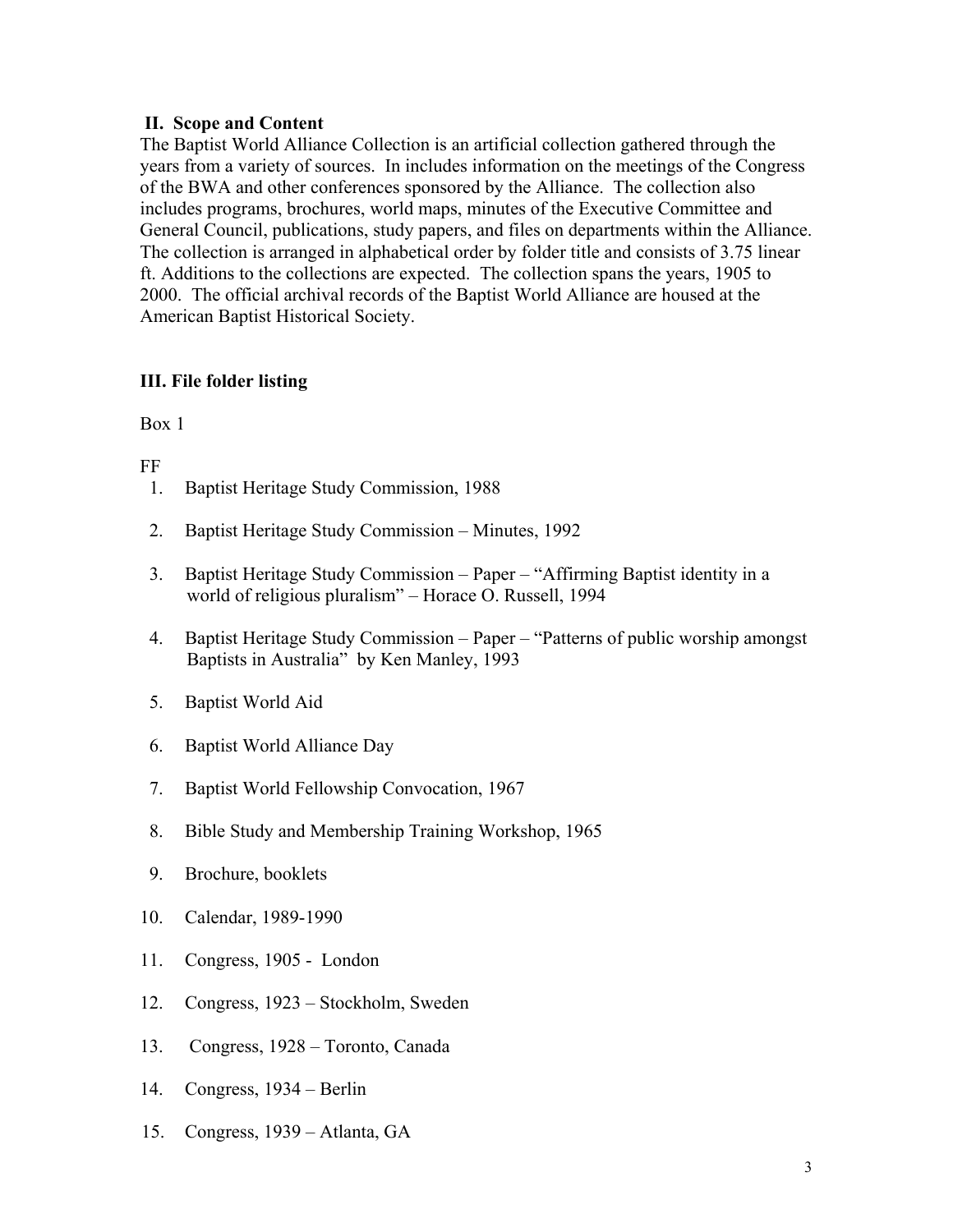- 16. Congress, 1947 Denmark
- 17. Congress, 1955 London
- 18. Congress, 1960 Argentina
- 19. Congress, 1965 Miami Beach, FL.
- 20. Congress, 1970 Tokyo, Japan
- 21. Congress, 1975 Stockholm, Sweden
- 22. Congress, 1980 Toronto, Canada
- 23. Congress, 1985 Los Angles, CA
- 24. Congress, 2000 Melbourne, Australia
- 25. Constitution Amendments, 1980
- 26. Correspondence General, 1961-2000
- 27. Crusade of the Americas Promotion Report, 1966

### Box 2

#### FF

- 1. Directory, 1926
- 2. Directory, 1927
- 3. Directory, 1928
- 4. Directory Seminaries, Colleges and Schools, 1990
- 5. Evangelism and Education Committee Minutes, 1984
- 6. Evangelism and Education Division Newsletters, 1983-84
- 7. Evangelism and Education Division Study Papers, 1982
- 8. Financial Reports, 1966-67
- 9. Friend Letter, 1995
- 10. General Council Meeting, 1981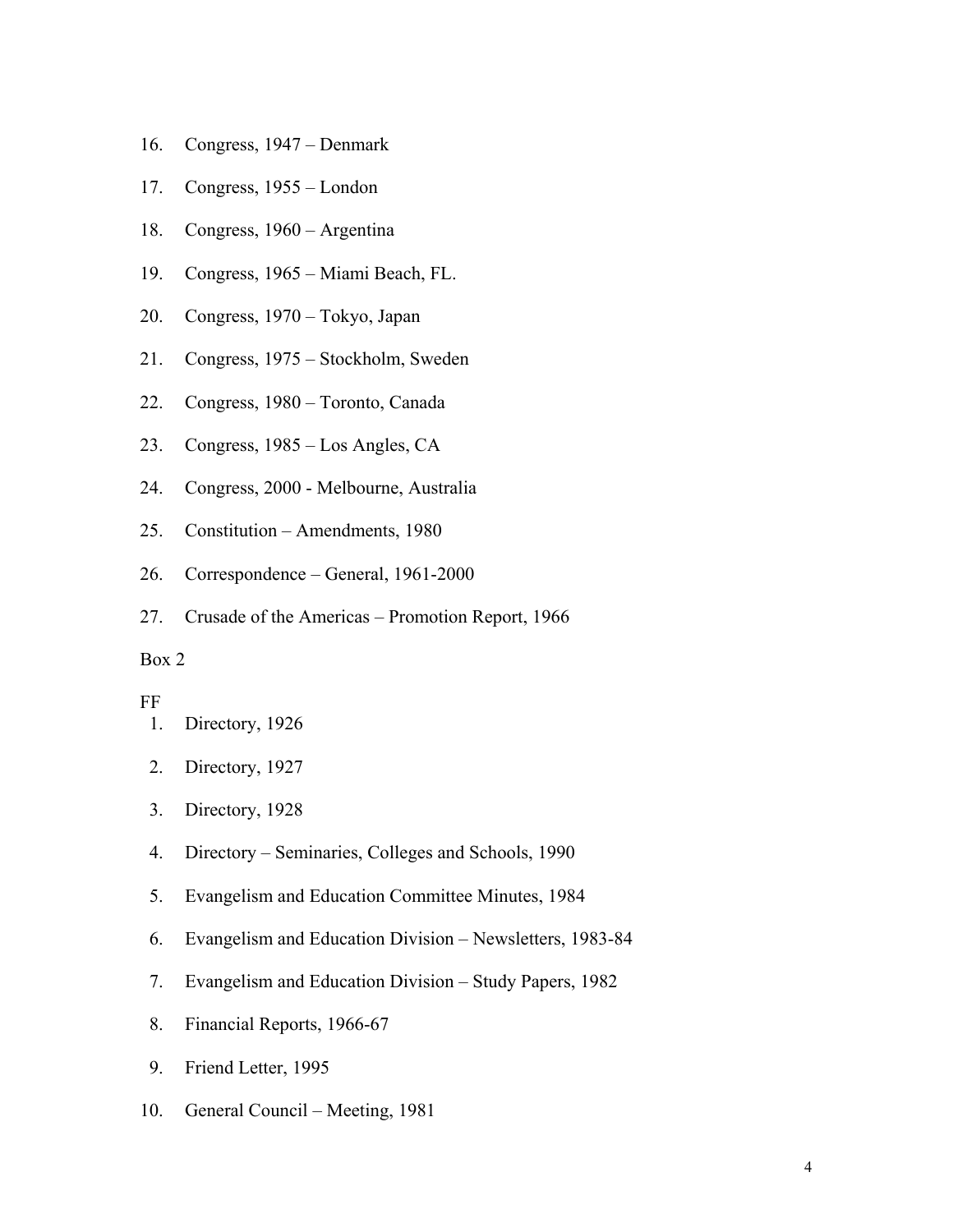- 11. General Council, 1982
- 12. General Council, 1986
- 13. Handbook, 1933
- 14. History
- 15. History Mullins and Rushbrooke
- 16. Men's Conference, 1969
- 17. Men's Conference, 1987
- 18. Men's Department, 1992
- 19. Minutes Executive Committee, Aug. 1966
- 20. Minutes Executive Committee, 1967
- 21. Minutes Executive Committee, 1969-70
- 22. Minutes Executive Committee, 1971-72
- 23. Minutes Executive Committee, 1973-74
- 24. Minutes Executive Committee and General Council, 1975-76
- 25. Minutes General Council, 1977
- 26. Minutes Executive Committee, 1978-79 (and BWA Directory)
- 27. Minutes Executive Committee, 1988-2000
- 28. Music BWA Meeting Jamaica, 1992

#### Box 3

#### FF

1. Newsletter

- 2. North American Baptist Fellowship Fact Book, 1986
- 3. Press Releases
- 4. Relief Committee, 1947-1950